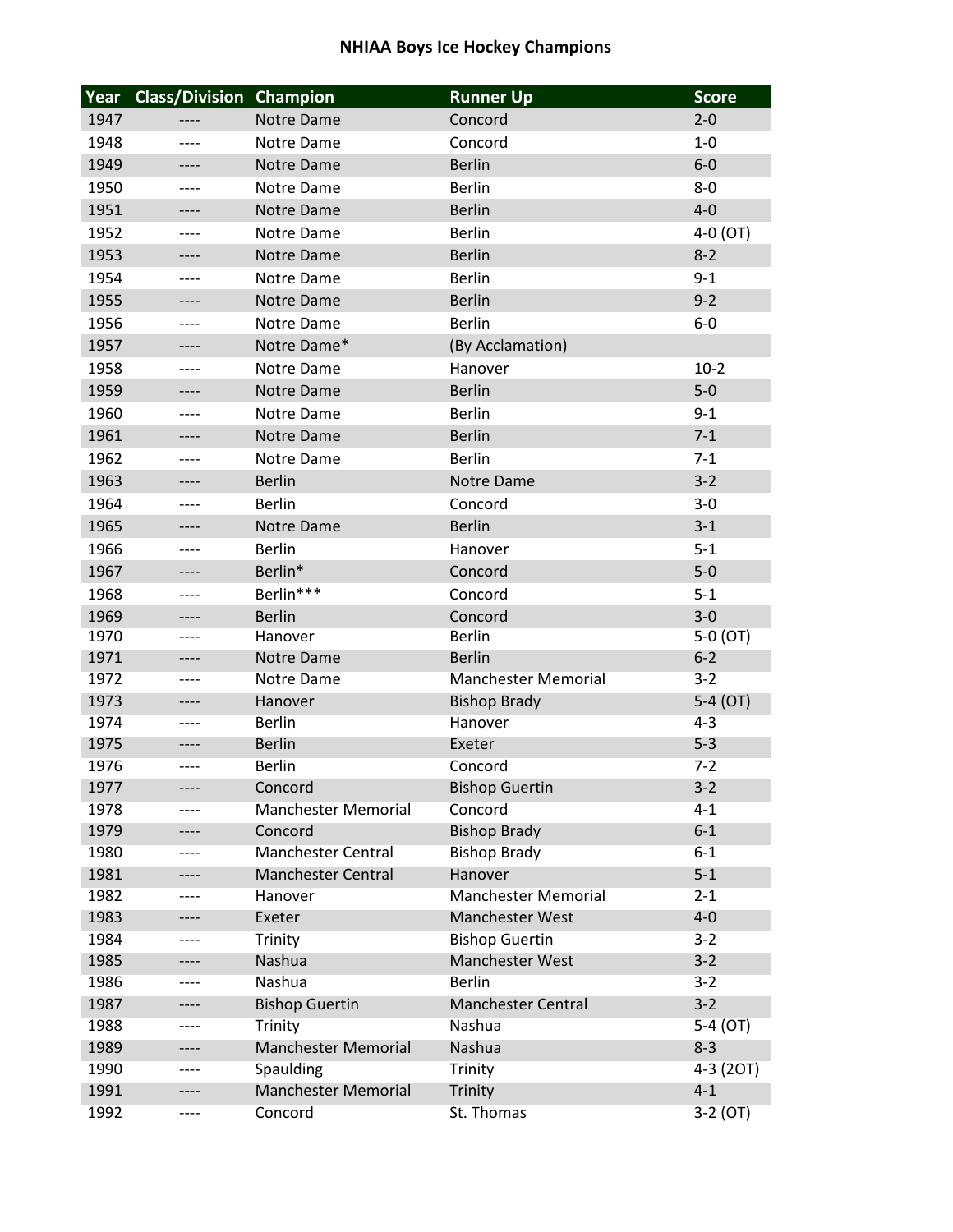## **NHIAA Boys Ice Hockey Champions**

| Year | <b>Class/Division</b>    | Champion                   | <b>Runner Up</b>          | <b>Score</b> |
|------|--------------------------|----------------------------|---------------------------|--------------|
| 1993 |                          | Hanover                    | Concord                   | $3-2(20T)$   |
| 1994 |                          | Hanover                    | <b>Manchester Central</b> | $11-0$       |
| 1995 |                          | <b>Manchester Memorial</b> | Concord                   | $4 - 2$      |
|      | $\mathbf{I}$             | Dover                      | <b>Oyster River</b>       | $6 - 1$      |
| 1996 | $\overline{\phantom{a}}$ | Concord                    | <b>Bishop Guertin</b>     | $5-4$        |
|      | $\mathbf{H}$             | Lebanon                    | Dover                     | $6 - 2$      |
| 1997 |                          | Concord                    | <b>Bishop Guertin</b>     | $3 - 2$      |
|      | $\mathsf{II}$            | Winnacunnet                | Kingswood                 | $6-5$ (OT)   |
| 1998 | ı                        | Concord                    | <b>Berlin</b>             | $5-0$        |
|      | $\mathbf{II}$            | Winnacunnet                | Exeter                    | $6 - 4$      |
| 1999 |                          | Concord                    | <b>Bishop Guertin</b>     | $5 - 1$      |
|      | $\mathsf{II}$            | Kingswood                  | Lebanon                   | $4 - 2$      |
| 2000 | T                        | <b>Bishop Guertin</b>      | Concord                   | $3 - 2$      |
|      | $\mathbf{I}$             | Lebanon                    | Kingswood                 | $1-0$        |
| 2001 |                          | <b>Bishop Guertin</b>      | Hanover                   | $3 - 1$      |
|      | $\mathbf{I}$             | Exeter                     | <b>Oyster River</b>       | $4 - 0$      |
| 2002 | T                        | Nashua                     | St. Thomas                | $2 - 1$      |
|      | $\mathbf{I}$             | Exeter                     | Spaulding                 | $2 - 1$      |
| 2003 |                          | Hanover                    | <b>Bishop Guertin</b>     | $4 - 3$      |
|      | $\mathbf{I}$             | Spaulding                  | Dover                     | $4 - 2$      |
|      | III                      | Monadnock                  | Kennett                   | $5 - 4$      |
| 2004 | T                        | Salem                      | Memorial                  | 3-2 (OT)     |
|      | $\mathbf{II}$            | Dover                      | Spaulding                 | $6-0$        |
|      | Ш                        | Con Val                    | Kennett                   | $4 - 3$      |
| 2005 |                          | Hanover                    | Salem                     | $3 - 2$      |
|      | $\mathbf{I}$             | Dover                      | <b>Oyster River</b>       | $4 - 1$      |
|      | III                      | Con Val                    | Laconia                   | $8 - 2$      |
| 2006 | T                        | Hanover                    | <b>Berlin</b>             | $6 - 3$      |
|      | $\mathbf{I}$             | Spaulding                  | Dover                     | $3 - 2$      |
|      | Ш                        | Souhegan                   | Laconia                   | $4 - 3$      |
| 2007 |                          | <b>Bishop Guertin</b>      | <b>Bishop Brady</b>       | $2 - 1$      |
|      | Ш                        | Spaulding                  | <b>Oyster River</b>       | $3 - 2$      |
|      | $\mathbf{III}$           | Souhegan                   | John Stark                | $3 - 1$      |
| 2008 |                          | <b>Bishop Guertin</b>      | <b>Bishop Brady</b>       | $3 - 0$      |
|      | $\mathbf{I}$             | Dover                      | Spaulding                 | $3-2$        |
|      | Ш                        | Souhegan                   | Kennett                   | $3-2$        |
| 2009 |                          | Pinkerton                  | Hanover                   | $3-0$        |
|      | $\mathbf{I}$             | Timberlane                 | <b>Oyster River</b>       | $3-0(0T)$    |
|      | III                      | Kennett                    | Souhegan                  | $4 - 0$      |
| 2010 | T                        | Concord                    | Exeter                    | $1-0$        |
|      | $\mathbf{I}$             | Bow                        | <b>Oyster River</b>       | $2 - 1$      |
|      | Ш                        | Kennett                    | Bedford                   | $2 - 1$      |